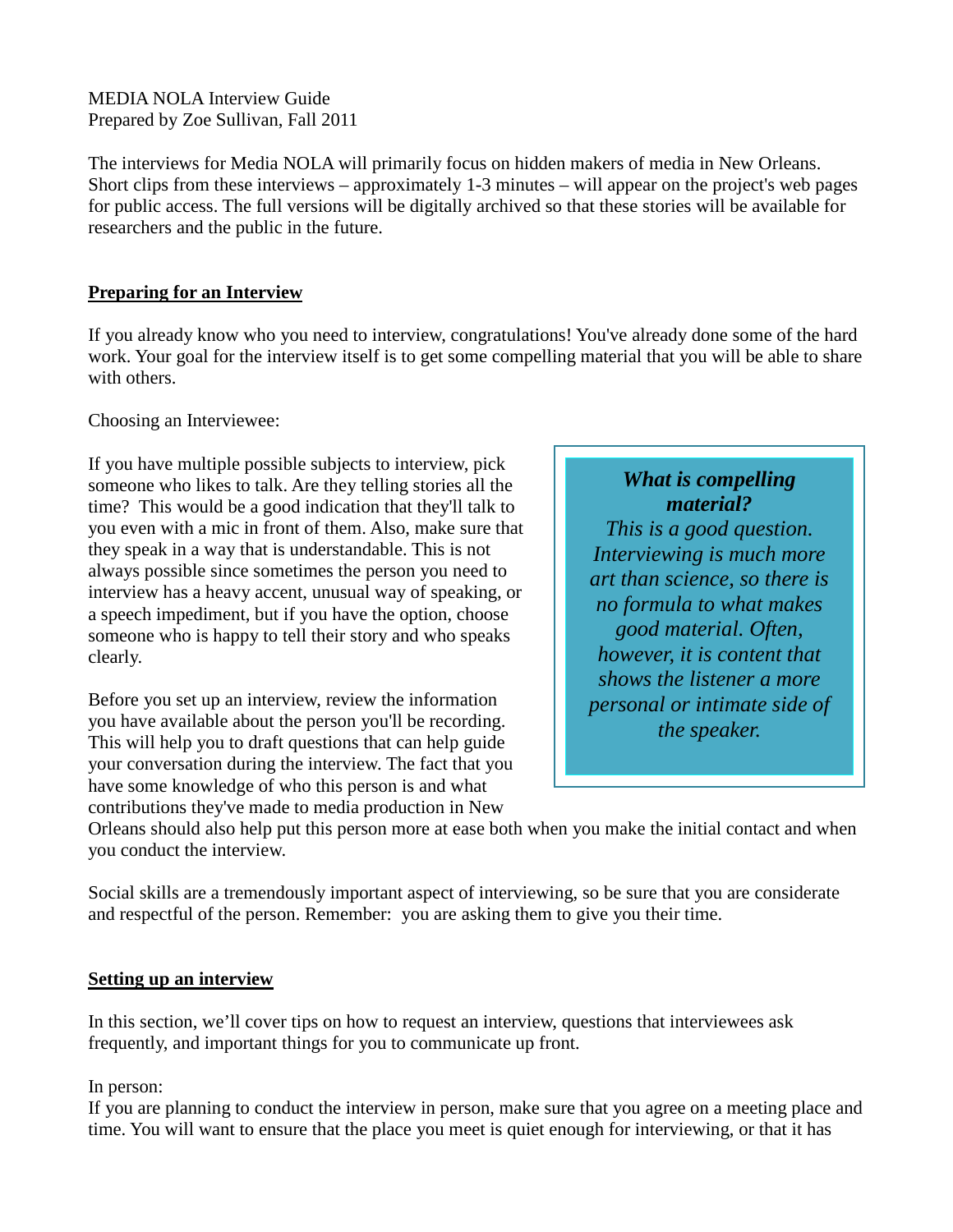sounds that are relevant to your story (a printing press, or sewing machines, or example). If you feel you need directions to reach the place, ask and write them down.

Re-confirm your interview a day prior to the appointed time so that your interviewee is reminded that you will be showing up!!!!

Information you want to be prepared to offer the interviewee when you are making your appointment:

- How long will the interview last? (20-30 minutes, depending)
- What will it be used for? (It'll be archived and a clip from it will be featured on the Media NOLA web site.)
- Where should we do it? (This depends on what effect you want as an interviewer. If you want a quiet background so that the speaker is clear, make sure that you specify this. Most cafés make for terrible interview locations.)
- Something you should bring up as the interviewer is that you will need to get them to sign a release so that you'll be able to use the material.

### In person:

"Hi, my name is Joe Klein. Is Ms. Davenport available? I'm a student at Tulane, and I'd like to speak with her for an oral history project I'm working on."

# By phone:

"Hi, my name is Sharonda Johnson. My phone number is (504) 555-1417. I'm calling from Tulane's MediaNOLA cultural history project. I'm interviewing local media makers for the project, and I wanted to see if Mr. Boutte would be willing to speak with me. My phone number again is (504) 555-1417, that's (504) 555-1417.

### By phone:

Explain that you will be conducting a phone interview. For quality purposes, the best scenario would be to have the interviewee talk to you from a landline. You can use skype or other VOIP software to record from a computer, and there are also free programs you can download to do this, such as MX skype recorder. One limitation of this program, though, is that unless you buy it, you can only record 5-minute segments at a time.

# **Asking for the Interview:**

When you make the phone call to see if the person is willing to do an interview, make sure that you call at a reasonable time of day or evening. Don't call before 8:30am or after 8pm. Also introduce yourself right away and explain the purpose of your call.

If you get a voicemail system, be sure to leave a clear message. Also, when you do leave a message, leave your phone number early so that the listener won't have to listen to the entire thing again if they decide to call you back.

If you have to work through a receptionist, be nice to them. If you annoy the gatekeeper, chances are you won't get through the gate. Explain that you are working to document the contributions of the people behind the scenes in making New Orleans culture. Tell the receptionist that you have a deadline this week, but don't sound annoyed. You want this person to feel sympathy for you and to help you.

# **Preparing Questions:**

Why do you want to talk to them? What have they done that makes their work of interest to the Media NOLA archive? What do you want to know about their work and life that you can ask in the interview?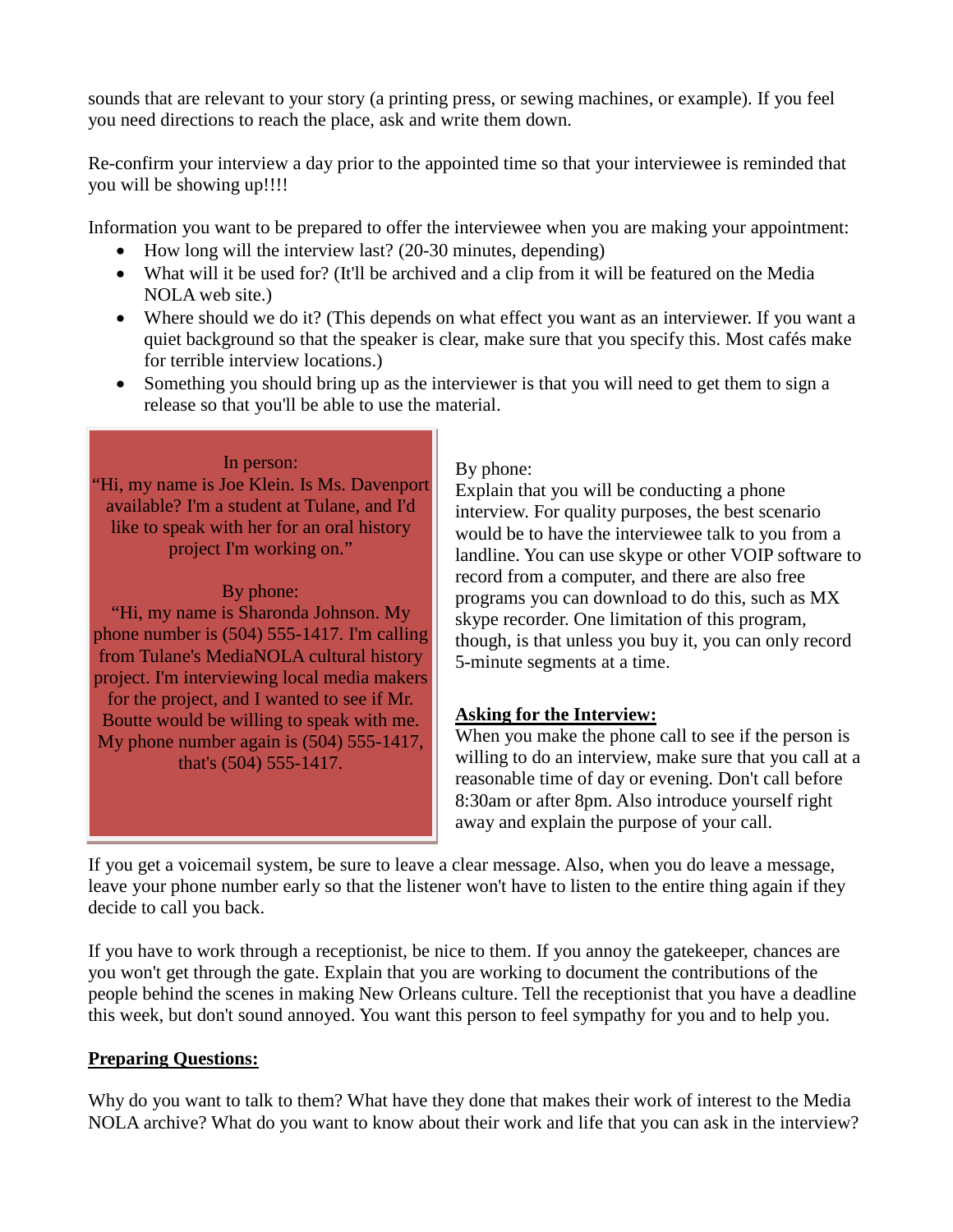#### **Some examples of nuggets:**

*They initially diagnosed me with a stroke and then they took that back 3 days later and said they really couldn't explain why I had white lesions in my brain, why I was paralyzed, why I couldn't move. I couldn't move my whole body for 24 hours. I have chronic headaches daily. I have severe dizziness. I have internal bleeding, really bad internal bleeding.* 

*There was a tremendous volume of sprays, even after the EPA requested that BP halt, but now my understanding is that moving forward, that 4 Gulf Coast States have signed off on dispersant sprays for any future oil spills, unbeknownst, really, to the general public.* 

*We need to teach kids to eat well from the beginning. My thing is you can't teach an old dog new tricks, so get to the puppies. Teach the puppies.* Robert Pierce

Write down some basic questions so that you are sure you cover your main areas of interest during the interview. You don't want to walk out the door afterward and realize you missed something important.

Often it helps to ask a few easy questions to set your interviewee at ease. Having a mic in your face can be stressful, so the things you can do to help the person relax will facilitate a better interview. To ease into the process, you could start with questions like:

"How long have you been working in this field?"

- "How did you get started in this?"
- "Do you march in any krewes?"

One strategy to follow when interviewing is to ask two-pronged questions. Often, if you ask a single question, the person will answer too succinctly. If you ask a two-pronged question, they will tend to expound more. For example:

Do you have a nickname? If so, what is it, and how did you get it?

Did you grow up in New Orleans? If so, what things stand out from your childhood?

How long have you been masking, and how did you get started?

Sample questions from StoryCorps:

AGAIN, make sure that you don't interrupt or talk over the person you're interviewing. Get used to nodding a lot.

What was the happiest moment of your life? What are you most proud of? What are the most important lessons you've learned in life? What is your earliest memory? How would you like to be remembered?

Sometimes, people get so wrapped up in telling their stories, that they stray away from the subject you want to talk about. Interrupting is always delicate, but if you find you're spending too much time on a tangent, tell the person that you'd like to return to the subject you're trying to cover. If you can remember what the interviewee was talking about before s/he launched into the tangent, remind her/him of that and ask her to talk about that.

You can also apologize that the project won't include the story s/he just told you, but acknowledge that it is interesting as well.

One of the keys to interviewing is recognizing when you have your "nugget." If you prepared for this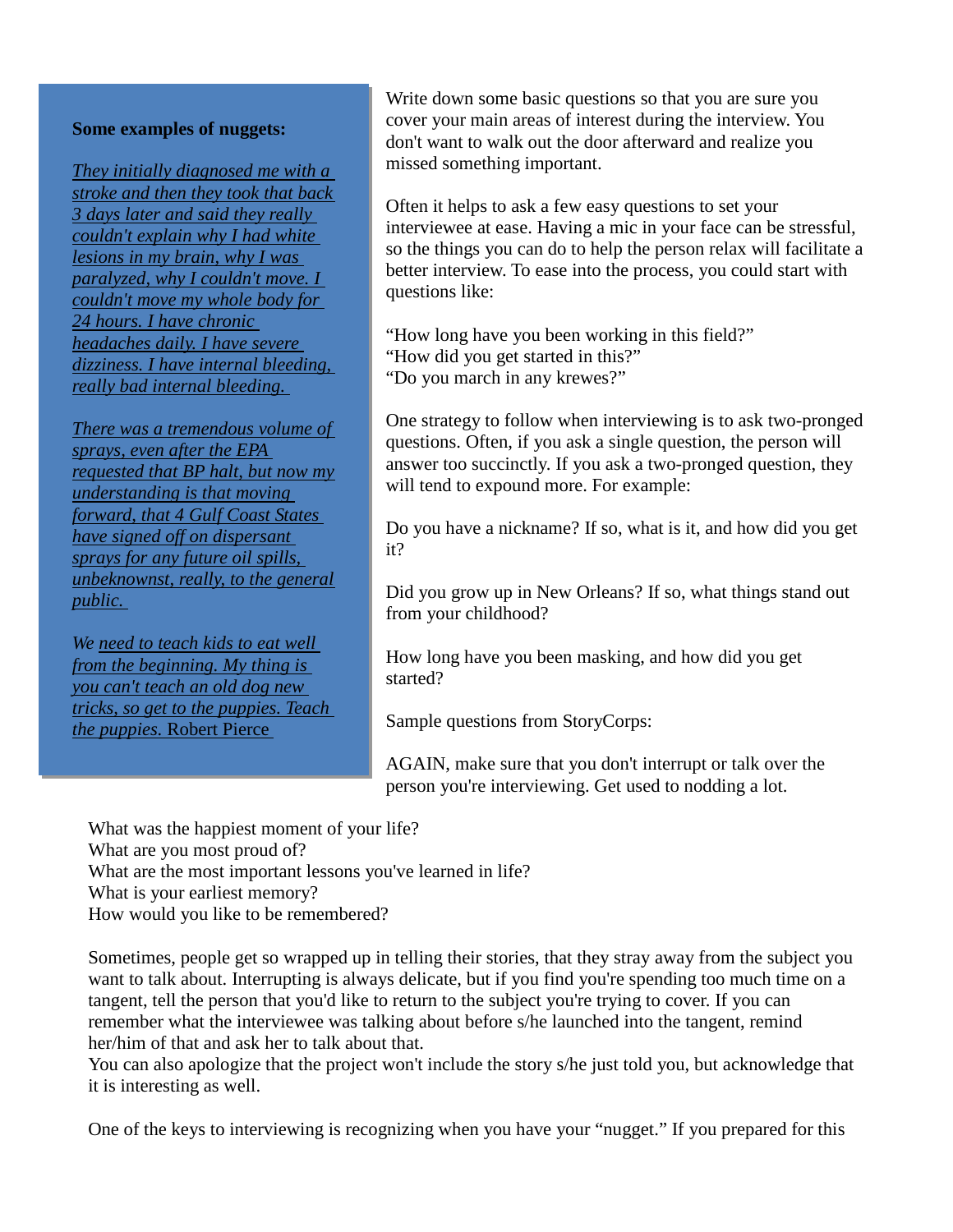interview, you should have an idea of what you are interested in hearing from your interviewee. This will make it easier to identify "nuggets" when you hear them. Your post-interview transcription will also help with this because you will write out the entire interview as you listen to your tape. One strategy to help you during the interview is to make a note on your notepad of the nuggets your interviewee offered. You may find additional questions growing from these points.

Related to this, for your ease in dealing with the tape later, if the interviewee switches topics or goes off on a tangent that you find interesting, it may be helpful to ask a follow-up or clarification question about that so that you know, when you're listening to the tape again later, that you've moved from one topic to another.

A nugget will be something the interviewee says that captures our attention in some way. A hum-drum description of life won't work, but if they say something that gives us insight into their personality and/or the context that they're talking about, it's a nugget.

### **How to Record an Interview:**

When you are recording, make sure that your mic is close to the person, but not directly in front of their mouth. 5-6 inches away from the speaker's face is a good range. Iphones don't have great mics, and unless you are using a special app, you can't control the levels on your audio. Still, if you have no other options, an Iphone will work. Just remember to keep the mic close enough to the person that you get them clearly and not all the background noise.

This is a good representation of where you should hold the mic in an interview. (Graphic courtesy of B&H Photo & Video.)

#### **Going to the Interview:**

Once you have set up your interview, make sure that you re-confirm the day before. Sometimes people forget or something comes up, and you don't want to make a trip to Algiers for nothing.

Dress comfortably but professionally on the day of the interview. No shorts. A polo t-shirt is alright, but a button-up shirt is better. For women, avoid low-cut blouses or mini-skirts. Bring a permission form, an umbrella (in case of rain chance), comfortable shoes (if walking), and drinking water (for you and the interviewee).

Before you set out for your interview, review your information on this person and questions again. If you are conducting the interview in person, bring your questions on a notepad so that you can refresh your memory during the interview if necessary.

MAKE SURE THAT YOU TEST YOUR RECORDER BEFORE YOU LEAVE!!!! Not only should you make sure that you have a memory card in your recorder, but also check that you have enough battery power to make it through a long interview. Nothing is worse than reaching your destination and realizing that you left the memory card in your computer or that your batteries are going to die in 1 minute.

You may also want to test the equipment once you arrive to make sure that it is recording. Sometimes glitches happen and nothing will record. Testing helps you make sure that you get what you need.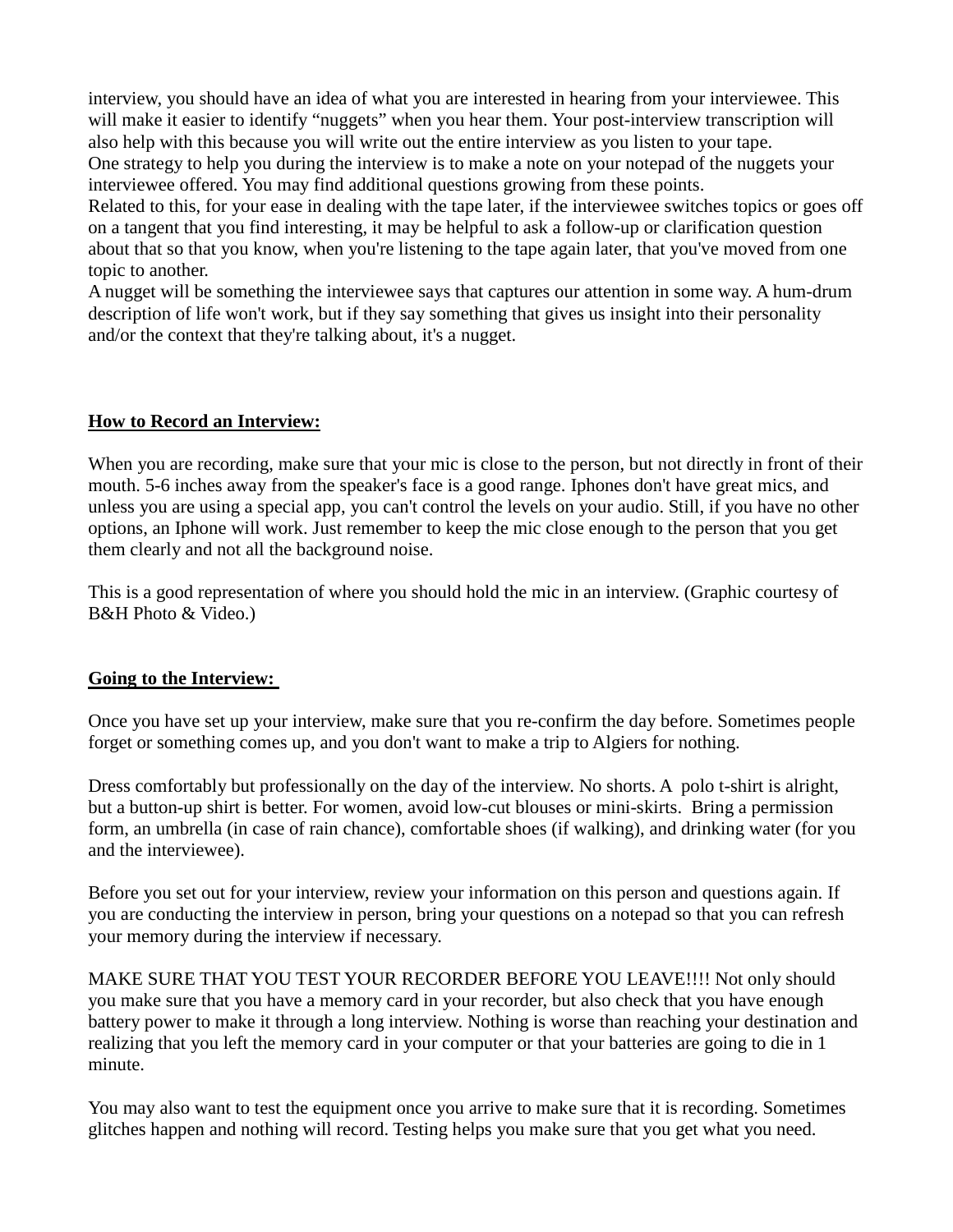# **Conducting the Interview:**

For legal purposes, it is important to make sure that you have the interviewee's permission to record the conversation. So, the first thing you do when you begin is to tell the person that you are recording and ask them if this is OK with them.

At the end of the interview, also be sure to have the interviewee sign a release form. While the recorded permission is important, the university will keep the written release on file where it can be easily accessible if necessary.

When you are ready to conduct the interview, explain to the interviewee that you won't be speaking while they talk so that you are sure you don't talk over them or interrupt. This means you can nod your head to let them know you are listening, but avoid "uh huhs" and "mm hms." These sound terrible on tape and could force you to do the entire interview over – not something you want to ask to do since it is tremendously annoying.

Also reassure the interviewee that if they mis-speak or want to re-phrase something, they can do that. It is just tape after all, and you'll cut what you don't want to use anyway.

When you start the interview, ask the person to introduce themselves for you on tape. Ask them to include their title, if they have one, like "Jim Letten, US Attorney for the Eastern District of Louisiana." This way, if you want to use it, you'll have them speaking instead of you speaking for them. If possible, ask the person to introduce themselves using a full sentence, such as: "My name is Brittany Spears, and I'm a performer and tabloid icon."

You can also explain that you are going to ask a throwaway question like "What did you have for breakfast" while you check to make sure that the recording level is OK. It's important to make sure that the levels are in the mid-range and aren't getting clipped or that they are too low. Your recorder should have a monitor where you can see the sound level that your mic is capturing. You want to be in the mid-range on your screen. Also, using headphones will help you with this a great deal. If you're having trouble hearing the person through the headphones, try increasing the input level. How you do this will vary depending on the recording device you are using, but most have a button or knob that you can press or turn. Likewise, if you're overwhelmed by sound, try turning the levels down.

If the interviewee has said something that you thought was good, but you want it repeated, you can interject something like: "Really?" or "What?!" or "You're kidding!" Another strategy is to say "Tell me about...."

Once you have completed your questions, give the person a chance to share something that hasn't come up yet by asking the most important question: "Is there anything you'd like to add?" This can be phrased other ways, of course, like "Is there anything that I've missed?" or "Is there anything else you'd like to share?"

# **Thank yous and follow ups:**

When you have completed the interview, make sure that you call or send an email afterwards to thank the person again for their time. You may also send a card.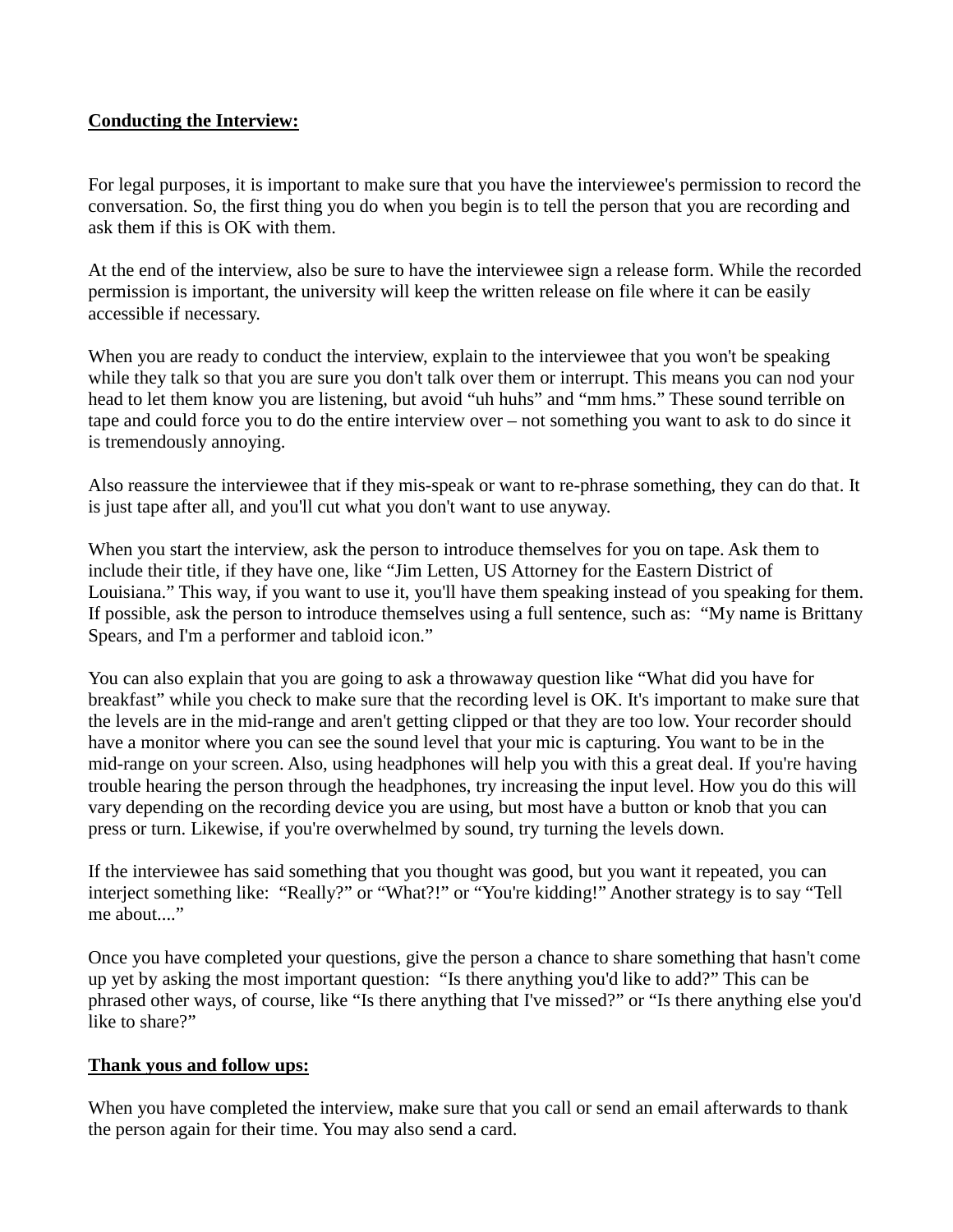Once the material has been posted to the site, make sure that you send the link to your interviewee so that they can see what's happened with the project and their contribution.

#### **PRACTICE:**

(courtesy of "Shout Out: A Kid's Guide to Recording Stories" by Katie Davis and the Urban Rangers)

With 2 other people, practice asking each other questions and holding the mic so that you can get comfortable with the technique and monitoring your levels.

Here is an example of a practice interview using the nickname question<sup>1</sup>.

**Delontae: Jane, I heard your name is Vanilla Ice, why?** Jane: Brandon made it up one day. **Delontae: Sahara, do you have a nickname?** Sahara: Yes. La La. **Delontae: Why?** Sahara: I don't know. **Delontae: What is your nickname Brandy**? Brandy: Bad Brandy **Delontae: Who gave it to you?** Brandy: My father. **Delontae: Clayton, do you have a nickname?** Clayton: Moo. Moo. **Delontae: How did you get that name?** Clayton: My brothers couldn't say my name so they said Moo Moo, then they changed to Man Man. **Delontae: Miss Katie, I heard you're known as Miss Second Chance and Grandma, is that true?** Katie: Yes, it's true. I think they call me Grandma because I'm old as dirt and Second Chance because I have a soft heart.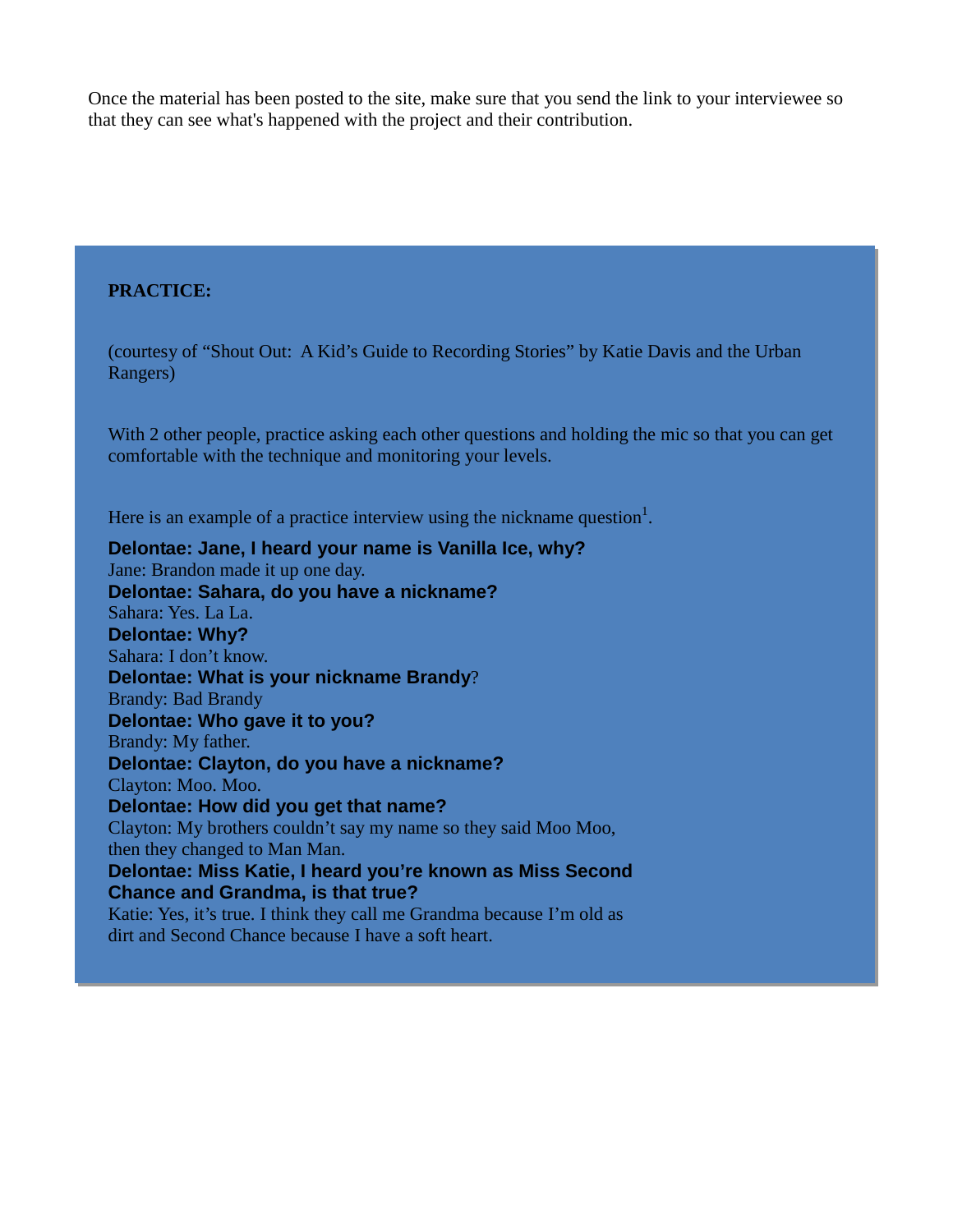# **Audio Tips: [1](#page-6-0)**

Make sure that your recorder is ON and that you have a memory card in it!

Wear your headphones while you are recording. This may make your interaction with the interview more awkward at first, but it will also help you to ensure that you are getting good quality sound. In a pinch, you can probably use the headphones or ear buds that go with your ipod.

Keep your microphone slightly below and in front of the person's mouth. This will help ensure that there aren't popping or hissing noises from P and S sounds. Also, this will keep the mic out of the person's direct line of vision, which can help them to relax. A mic stuck in one's face is a big stress inducer.

Free Speech Radio News offers these tips on interviewing:

\* Keep the microphone out of the person's face, so that they can't really see it. The psychological effect of having a big metal rod in their face tends to make people clam up and get nervous. If they are standing up, look the person in the eye and point the mic upward, parallel with their body, under the chin, so they can't see it. If they are sitting down, keep it off to the side and pointed at their chin.

\* Make sure your source is talking across the top of the microphone, not directly into it. Otherwise, the wind from their mouth will make a popping sound when they pronounce their P's.

\* The connections between your microphone and your machine are delicate and expensive to repair. Make sure your cords are not putting too much pressure on the jacks coming in or out of your machine. Don't touch the metal plugs on your cords with your fingers; the contacts will get oily and start to crackle when you record.

# **Post-Interview:**

#### **Transcription**

In order to know what you have, you need to transcribe it. This does not mean that you have to write down verbatim everything on your tape. It does mean that you at least need to transcribe enough of what is said so that you can go back later and easily identify what parts of the tape you want.

This is the frame for your transcription. You can have your audio editor open at the top of your computer screen and reduce this word document to fit in the rest of the screen. You will transcribe the contents of the audio so that the time markings from the audio correspond to those in the transcription.

<span id="page-6-0"></span> <sup>1</sup> Some content from this guidebook was inspired by and adapted from the Free Speech Radio News Reporters' Manual and Training Guide, available at http://fsrn.org/content/reporters-manual-and-training-guide-free-speech-radionews/4219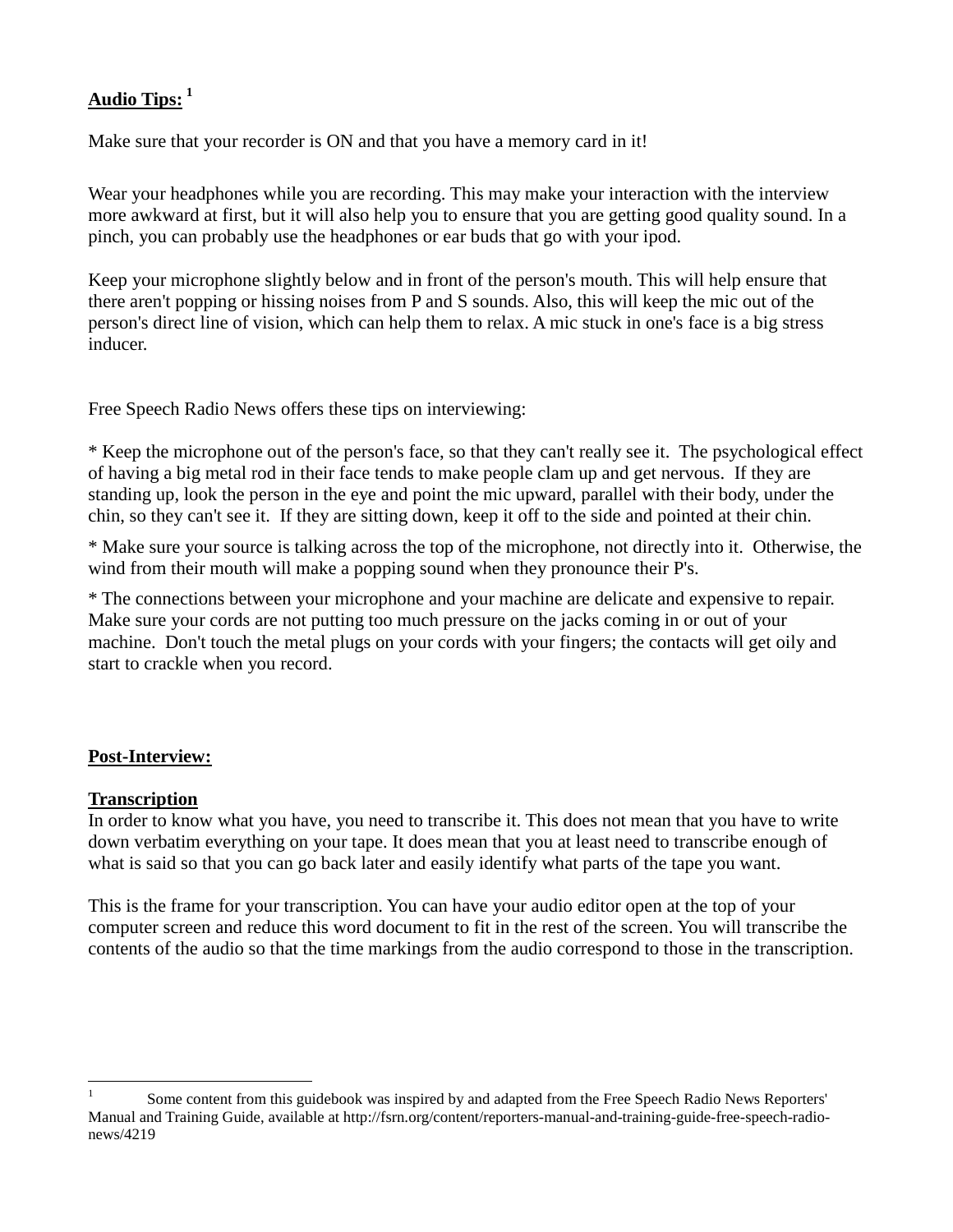### EXERCISE:

Open a word processing document and label the top "Interview with." Then put time markers down the left side of the page to reflect 30-second intervals, like so:

Interview With

:00 :30 1:00 1:30 2:00 2:30 3:00 3:30 4:00 4:30 5:00 5:30 6:30 7:00 7:30 8:00 8:30 9:00 9:30 10:00

Here is a short sample of an actual interview:

Interview with Harry Mayhew

:00 Harry Mayhew

ZS: What do you think?

It's beautiful. It's amazing. It's flooded. It's amazing to see all the locals wandering around in gumboots.

:30 ZS: What do you do at home?

HM: I'm a pilot.

ZS: Other comments?

We're in love with Venice already, and we've only been here half a day.

1:00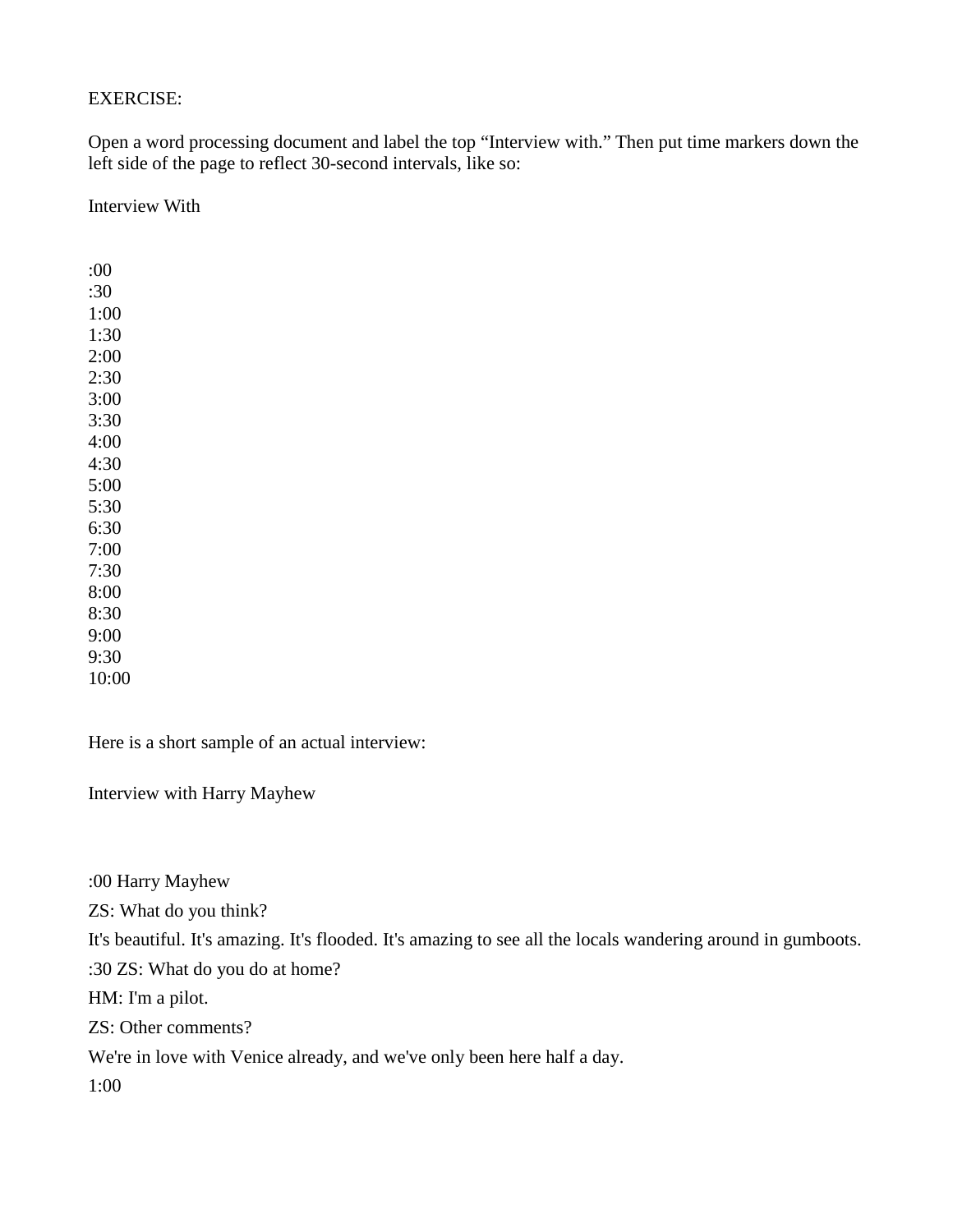Once you have completed your transcription, you can save the file with a name that will help you remember the content. This will allow you or someone else to go back later and see what clips may be of interest from this interview. If you already know which segment or segments you'd like to use, go back to the audio and transcribe what is said VERBATIM. This will make it much easier if others edit your work because they will know EXACTLY what is on the tape.

Quality Check List:

Is the speaker clear and audible?

Is there background noise that covers up the speaker or makes it hard to concentrate on what is being said?

These are the most important questions when checking your audio quality, and it's important to remember that if you mess up the recording, with wind noise, lound background sound, or speaking over your interview, there is nothing you can do to fix it. You will have to go back and interview the person again.

# **Editing your Short Clip**

Audacity is an open-source audio editing program that you can download for free. It's functions work similarly to MS Word.

You can download Audacity at <http://audacity.sourceforge.net/>

You can find a tutorials on how to use Audacity at:<http://wiki.audacityteam.org/wiki/Category:Tutorial>

You can choose a PC or Mac version. If you are going to want to export in .mp3 format, make sure that you also download a lame encoder, which you can get here: <http://lame.sourceforge.net/download.php>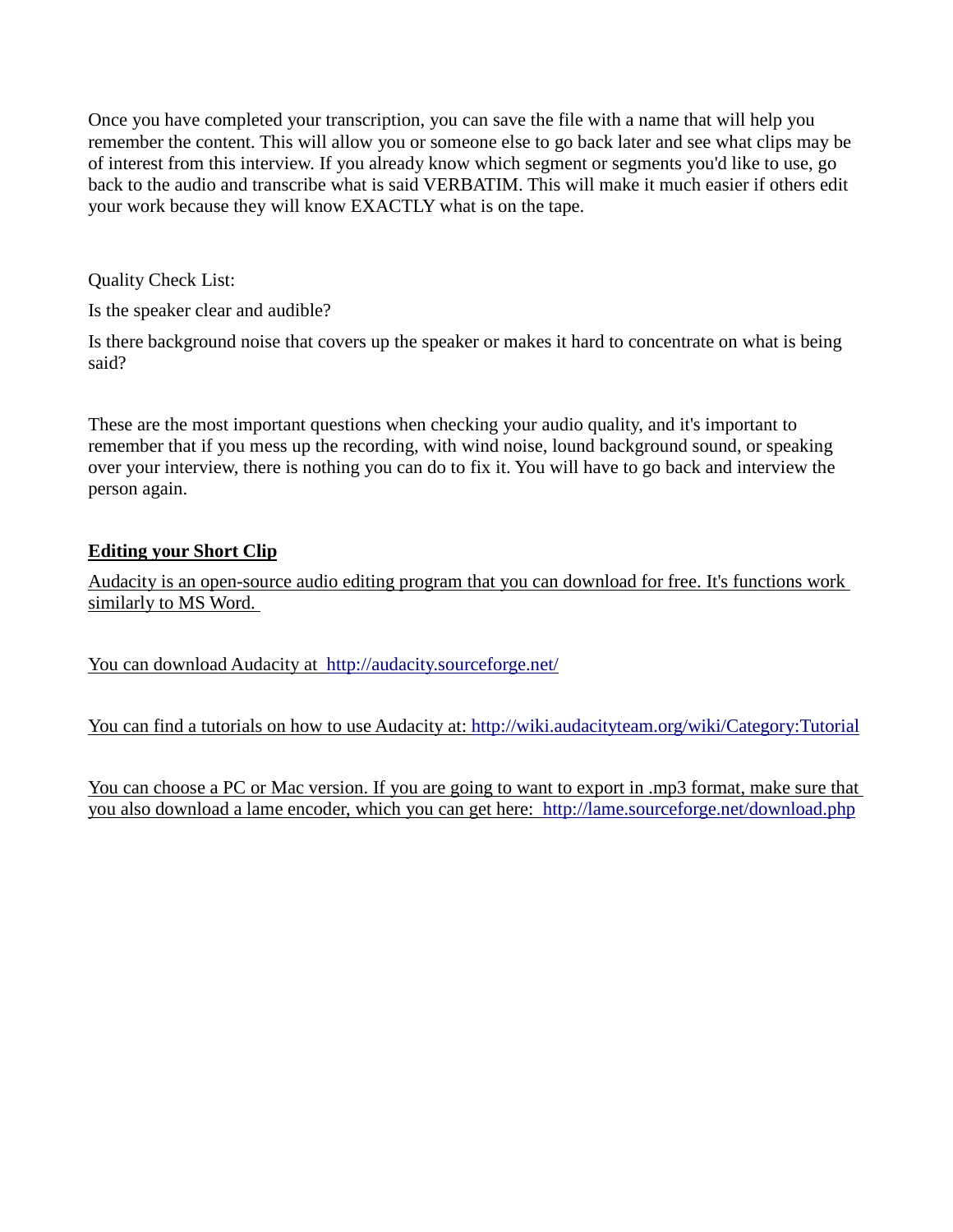

An image of a stereo file open in audacity.

Now that you're ready to edit, you'll see that your transcription is your friend. You can go through the transcription and identify the segments that seem most compelling to you. Listen to them again and then choose what you want to use. You can cut different pieces out of an interview and paste them *together, however, if you do this, be careful that there is a transition, whether that is a pause, narration, or a comment from the interviewee. You don't want it to sound like you just plunked clips together in some random order.* 

For more tips on interviewing, check out http://transom.org/?cat=48 or storycorps.org